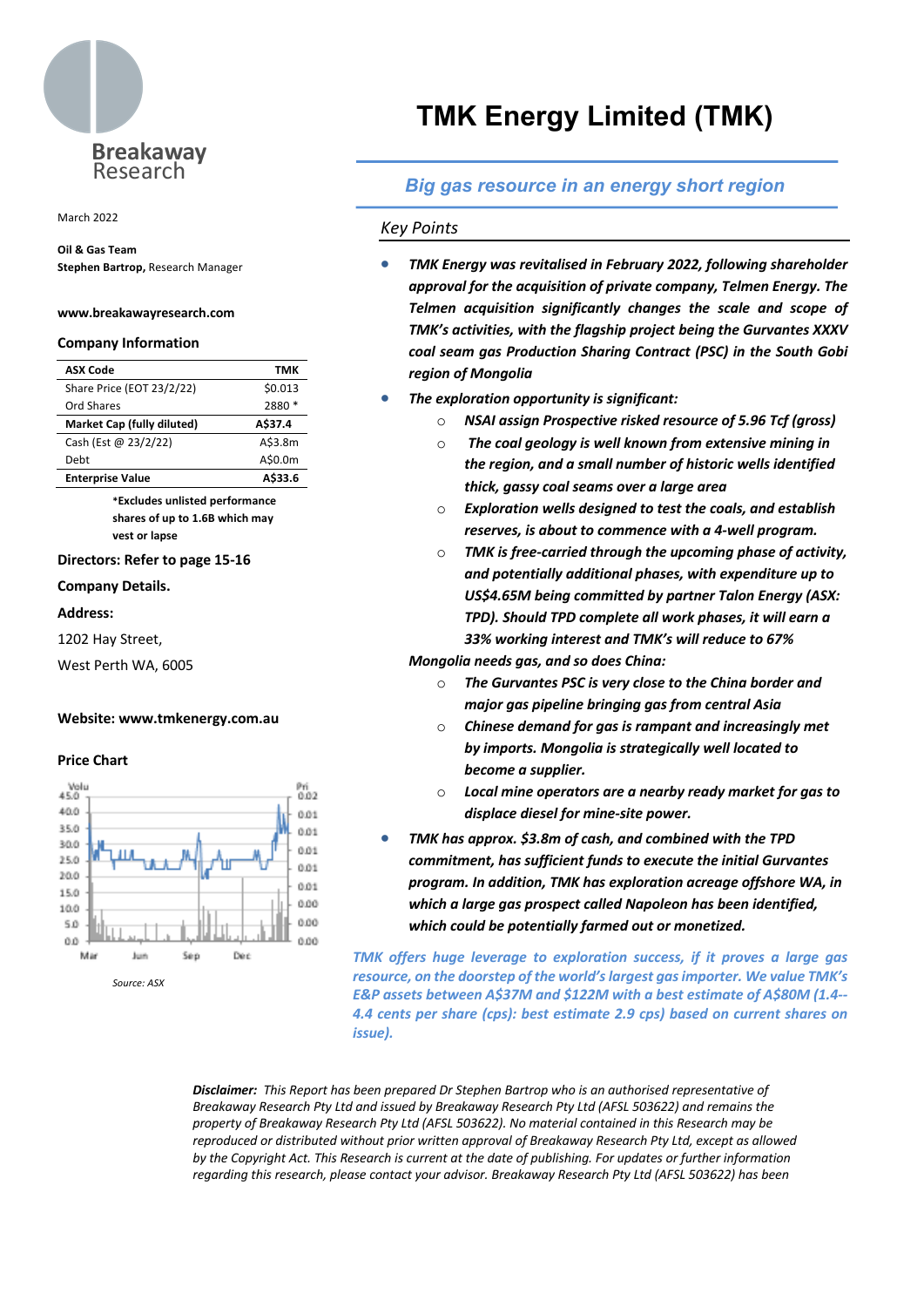

*paid for this research and therefore, Investors should consider this report as only a single factor in making their investment decisions. Please refer to the disclosure section at the end of this document*

## *Big gas resource in energy short region*

On February 11, at a General Meeting, Tamaska Energy shareholders approved the acquisition of Telmen Energy, a private Mongolian Coal Seam Gas exploration company, and the combined entity was renamed TMK Energy. This secures a potentially world class asset and transforms TMK Energy to become an Operator of an imminent drilling program which is highly leveraged to the ever growing Chinese gas market.

**TMK's key asset is the Gurvantes XXXV Production Sharing Contract** encompassing 8400 km2 of acreage which is prospective for coal seam gas. Independent reserves auditor NSAI assign a best estimate of Risked Prospective Resource of 5.96 Tcf (2U, on 100% basis).

**The coal geology is well understood** from over ~2500 holes penetrating coal seams however exploration for gas has been minimal and took place long ago, before the emergence of China as the world's largest gas market. The limited data available provides support for a potentially world class gas resource. The coal seams are very thick, extend over a very large area, have very high gas content, and are believed to be fully gas saturated with methane content in the 96-98% range and low CO2. However, there has been no production testing or pilot production and exploration and appraisal wells are required to define permeability, flow rates, de-watering and inform drilling and completion techniques.

**Exploration in Gurvantes is set to commence in March 2022,** following a farm-out to Talon Energy (ASX: TPD) in February 2021. TPD are fully funding this initial phase of exploration, and potentially future phases to earn a working interest of 33% in the Gurvantes XXXV project. The upcoming initial phase focuses on the Nariin Sukhait deposit which is already well defined. The immediate work program is for 4 wells and ~2500m of cored holes, with coals to be tested on-site following the establishment of a desorption laboratory. The objective of this immediate drilling activity is to confirm key geological and reservoir parameters, and inform the next phase of activity which anticipates more wells, testing and pilot production. 2D seismic is being planned for exploration in other areas, and 3D seismic may be used in the future over development areas.

**The location, very close to the China border, is strategic**. China's rampant demand for gas is met by expensive LNG imports and pipeline gas. The South Gobi area is strategically well located and should enjoy transport cost advantages for supply into China, compared to imports from far away places. There is also a sizeable local market in the mining sector, for gas to displace expensive imported diesel for mine-site power.

**Valuation range \$37M-\$122M and preferred estimate of \$80M, (1.4 – 4.4 cents per share (cps), preferred 2.9 cps)** by way of reference to numerous listed ASX companies that are active in CSG exploration, including several in Mongolia. However, this does not really reflect ultimate upside longer term, as TMK works through the various exploration phases and possibly future production.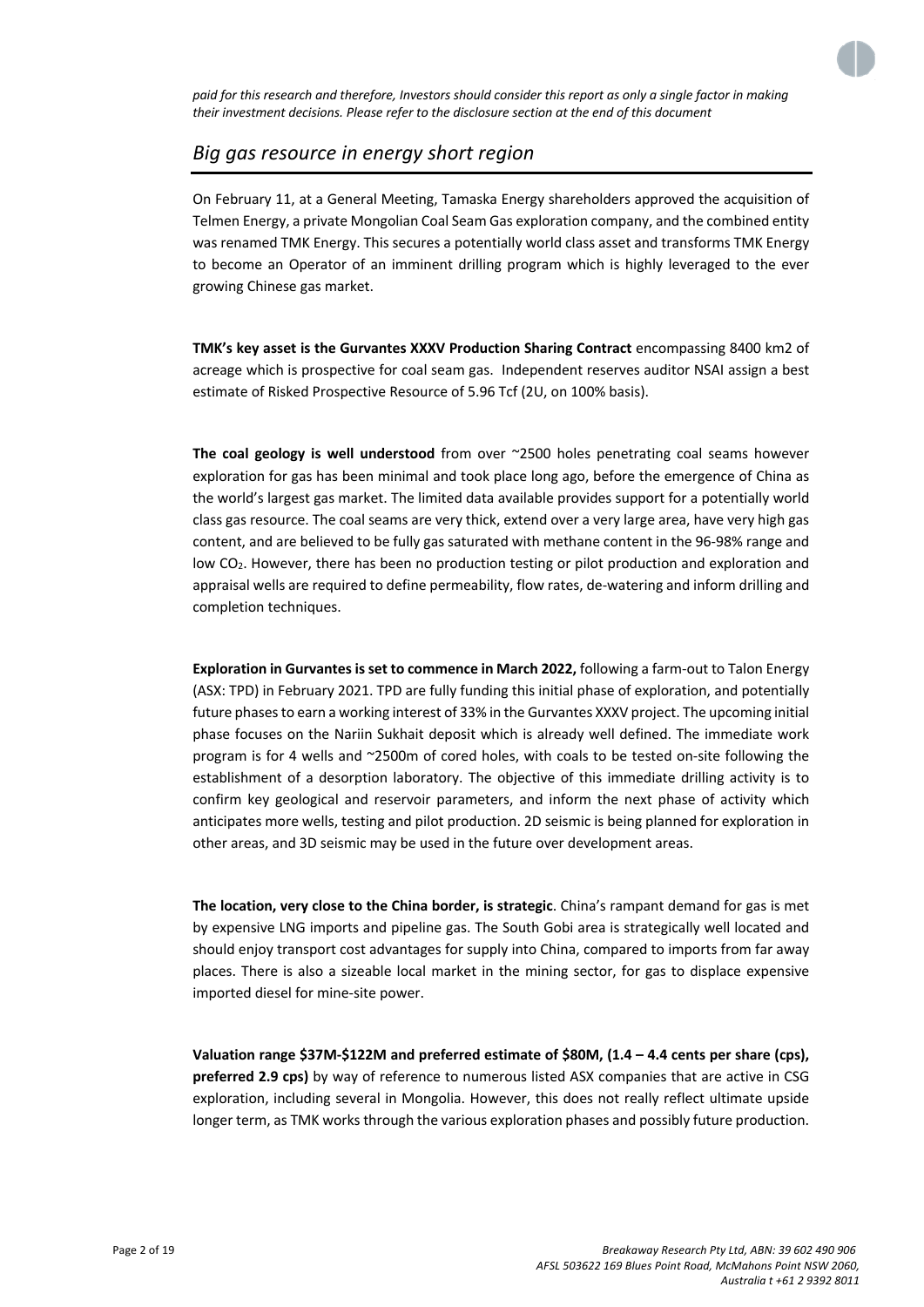

*Figure 1: Location of the Gurvantes PSC in southern Mongolia*

## *The Gurvantes XXXV project.*

The Gurvantes PSC covers 8400km2 of acreage located in the South Gobi region in Mongolia. It is 20km from the China border and close to the extensive Northern China transmission and distribution network. The geology for coal is well known, with 6 mines active in the license area, where coals outcrop and are surface mined. TMK has collated a database of ~2500 historical drilling records for coal, however previous CSG exploration has been limited with only 5 wells drilled after 2004 and which were drilled before the emergence of China as a major gas importer. Data from this early exploration supports a number of positive enablers for successful coal seam gas development, with thick, gassy coal seams, high methane content, and low  $CO<sub>2</sub>$ . However, important parameters such as permeability, gas saturation and de-watering need to be determined, and the upcoming exploration phase aims to inform these parameters, leading to a maiden contingent resource booking.

#### **Brief chronology**

- January 2019: Prospecting Agreement for Gurvantes XXXV awarded
- Feb 2019-June 2020: completion of the initial work program, including 20 km of 2D seismic
- January 2021, farm-out agreement with Talon Energy (ASX: TPD)
- July 2021: Production Sharing Contract ( PSC) awarded
- August 2021: Independent reserves assessor NSAI estimates a "best case" prospective resource of 5.96 Tcf ( risked, 100% basis)
- September 2021: Exploration licence awarded with 15 year term
- January 2022, Environmental Impact Assessment (EIA) submitted
- December 2021-current: preparation for commencement of 4 wells drilling program, construction of site facilities including gas desorption laboratory, as well as engagement with local communities and stakeholders.
- 3 February, 2022, EIA approved by the Mongolian Ministry of Nature, Environment and Tourism, being the last regulatory consent required before the commencement of drilling.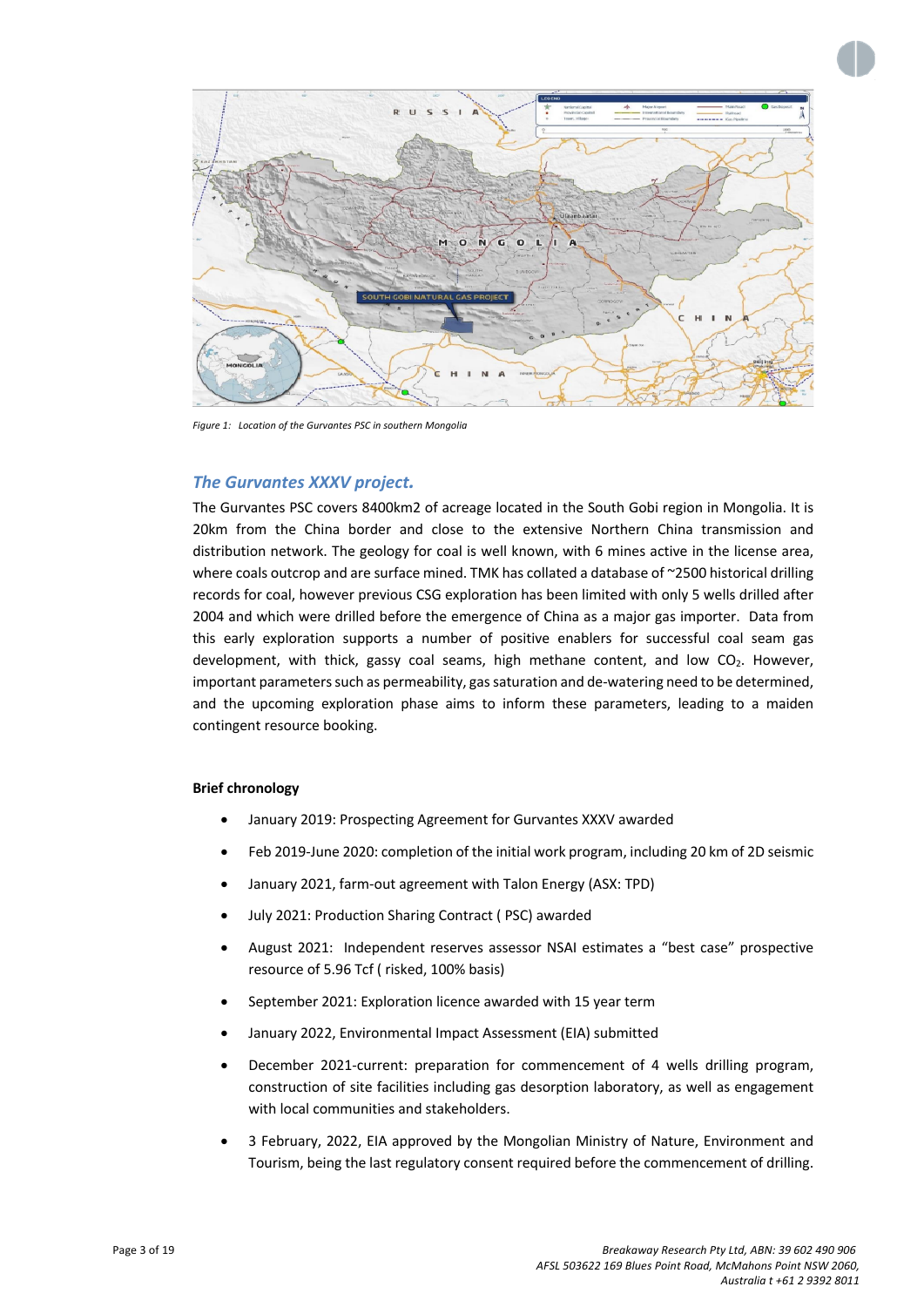

• 11 February 2022, TMK shareholders pass all resolutions at a General Meeting, to approve the Telmen acquisition, elect two new Board members, and change the company name to TMK Energy (while still retaining the TMK ASX ticker)

## **The resource**

Table 1 documents risked prospective resource estimates, as provided by Netherland Sewell in August 2021, and by RISC in January 2022 included in the Independent Expert Report associated with the acquisition of Telmen. The figures assume TPD earn-in as per the farm-out, in which case TMK's working interest in the PSC will fall from 100% to 67%. Differences in the figures reflect differing input assumptions about the coal properties and differing interpretation of limited data. However both of these resource auditors outline what is a very large resource.

| Gurvantes: assumed 67% working interest |      |      |      |
|-----------------------------------------|------|------|------|
| <b>Prospective risked resource</b>      | 1 U  | 2U   | 3U   |
| NSAI assessment (Bcf)                   | 2090 | 3990 | 7540 |
| RISC (Bsf)                              | 2054 | 3574 | 7096 |

*Table 1: Estimates of prospective recoverable risked reserves, by NSAI and RISC, as contained in Expert Report to TMK shareholders*

## **Geology.**

There is a significant body of geological information from extensive coal exploration and open-cut coal mining. There are ~2500 drill holes to determine the nature of the coal seams, depth and thickness, although the majority of these are shallow holes with total depths <300m. Nevertheless, there are ~230 wells with total depths between 300m - 800m depth range which is likely the most economic range for CSG. Coals are laterally extensive and trend for 120km east-west.

There are 5 historic CSG wells and 131 desorption results from wells drilled between 2004 and 2016, in exploration programs conducted by Stormcat Energy Corporation (in 2004 and 2005, and later by Mongolian company Uzukh Zoos LLC.

Broadly there are two main coal sequences, an "upper" and 'lower" seam groups, which are separated by 100-200m of sediments. Coal seams are thick but vary widely, and gas contents from desorption tests from the 5 historic wells up to15m3/t (Refer to Figure 2) with an average value of 10.5m3/t. NSAI in its analysis assume a range 8.5 m3/t (low), 10 m3/t (best) to 12.5 m3/t. There is only one isotherm from adsorption testing, which would indicate the coals are gas saturated. The coal seams are mono-clinal, out-cropping in the north where they are mined, and dipping to the south. The absence of a water system or aquifer to recharge the coals may aid efficient de-watering and minimise future costly water handling.

Historic sampling indicates the coals are gas saturated, with methane content ~96% and  $CO<sub>2</sub>$  and nitrogen content less than 2%. However, these data are from the early wells drilled almost 18 years ago and must be considered in the context of the techniques and technologies available at that time.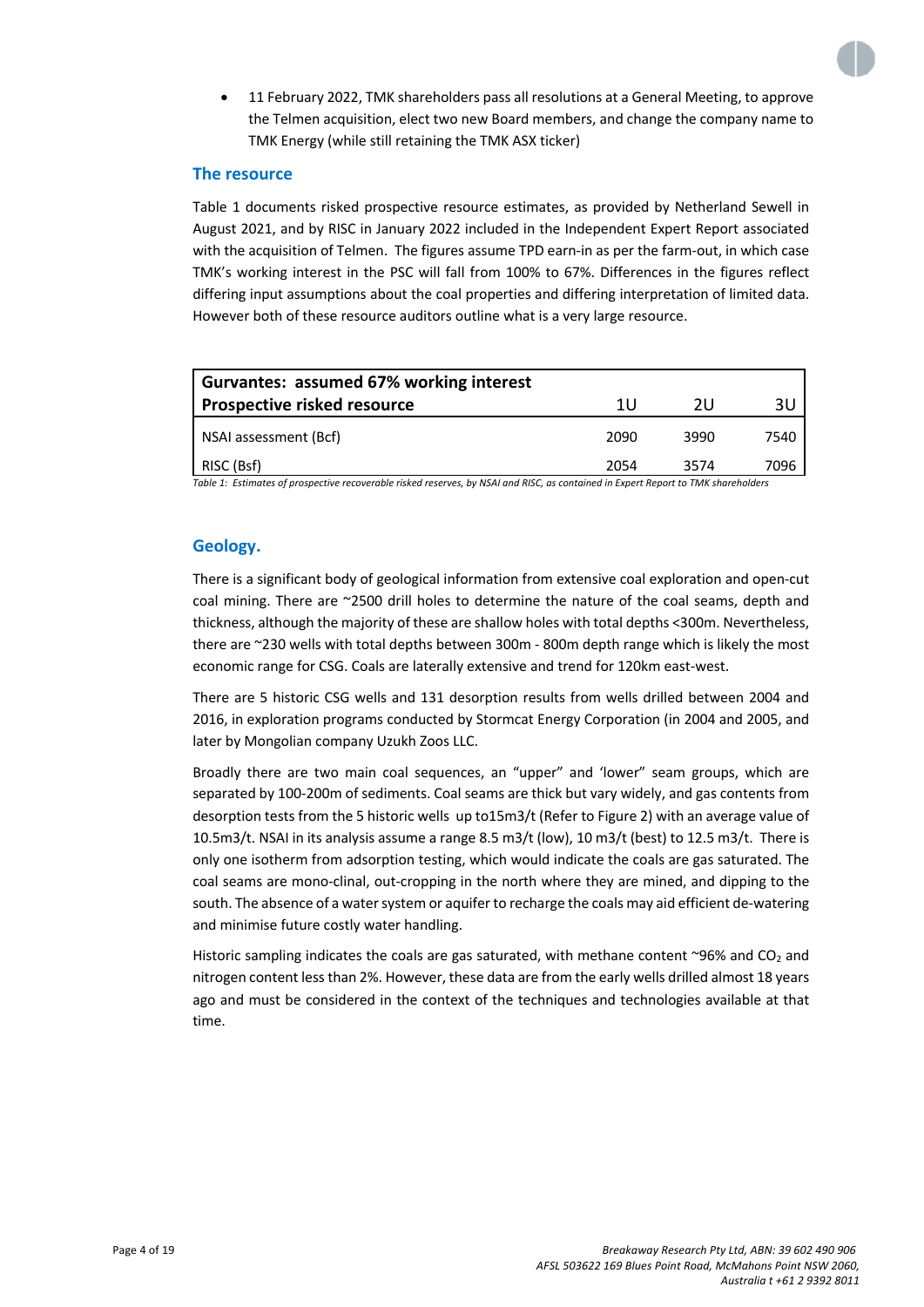

*Figure 2. Gas content from desorption tests at previous wells. Source: Telmen Energy*

A summary of the key parameters is shown in table 2, albeit from a limited number of wells. A constraining factor at this time, is that previous wells were not placed on pilot production, so little is known about permeability, gas and water flow rates in an economic setting

| Area                  | 8400km2. Coal outcrops along 160km    |  |  |  |  |
|-----------------------|---------------------------------------|--|--|--|--|
| Coal thickness        | Multiple thick seams (>50m in parts). |  |  |  |  |
|                       | Net coal thickness av. 80m            |  |  |  |  |
| Coal rank             | Low ash, sub-bituminous               |  |  |  |  |
| <b>Gas content</b>    | $^{\sim}$ 10 m3/t                     |  |  |  |  |
| Gas composition       | Low CO2, > 96% methane                |  |  |  |  |
| <b>Gas saturation</b> | Likely saturated-limited data         |  |  |  |  |
| Permeability          | Limited data suggests > 20 mD         |  |  |  |  |
| De-watering           | Monocline structure, no re-charge     |  |  |  |  |

*Table 2: Key geological parameters. Source Telmen Energy*

## **Upcoming exploration**

Commencing in March 2022, TMK and TPD will begin the "Initial work program" with expenditure of up to US\$1.5M, for the 2500m of drilling and coring in 4 exploration wells. The wells will target coal seams at the Nariin Sukhait location, where historic drilling has identified coal seams as thick as 85m and where historic sampling has returned gas saturations as high as 15m3/t.

According to RISC, in its Export report included in the TMK acquisition scheme booklet, the geological probability of success here is 90%, and recovery factors are interpreted to range from 45-70% of gas-in-place, and these recovery factors are used to generate the low, preferred and high case prospective resource estimates.

A laboratory has been established on-site to test the coals for gas composition and quality, and desorption. In addition, the wells need to confirm critical reservoir properties such as permeability, gas saturation and de-watering profile. If the initial work program meets its objectives, then the JV is expected to move to the second stage work program. This second stage work program is expected to include pilot production, additional seismic, and feasibility and concept studies.

## **Logistics & operational considerations**

The area where the Gurvantes joint venture is drilling is sparsely populated, and mostly flat desert with no vegetation. See Figure 3.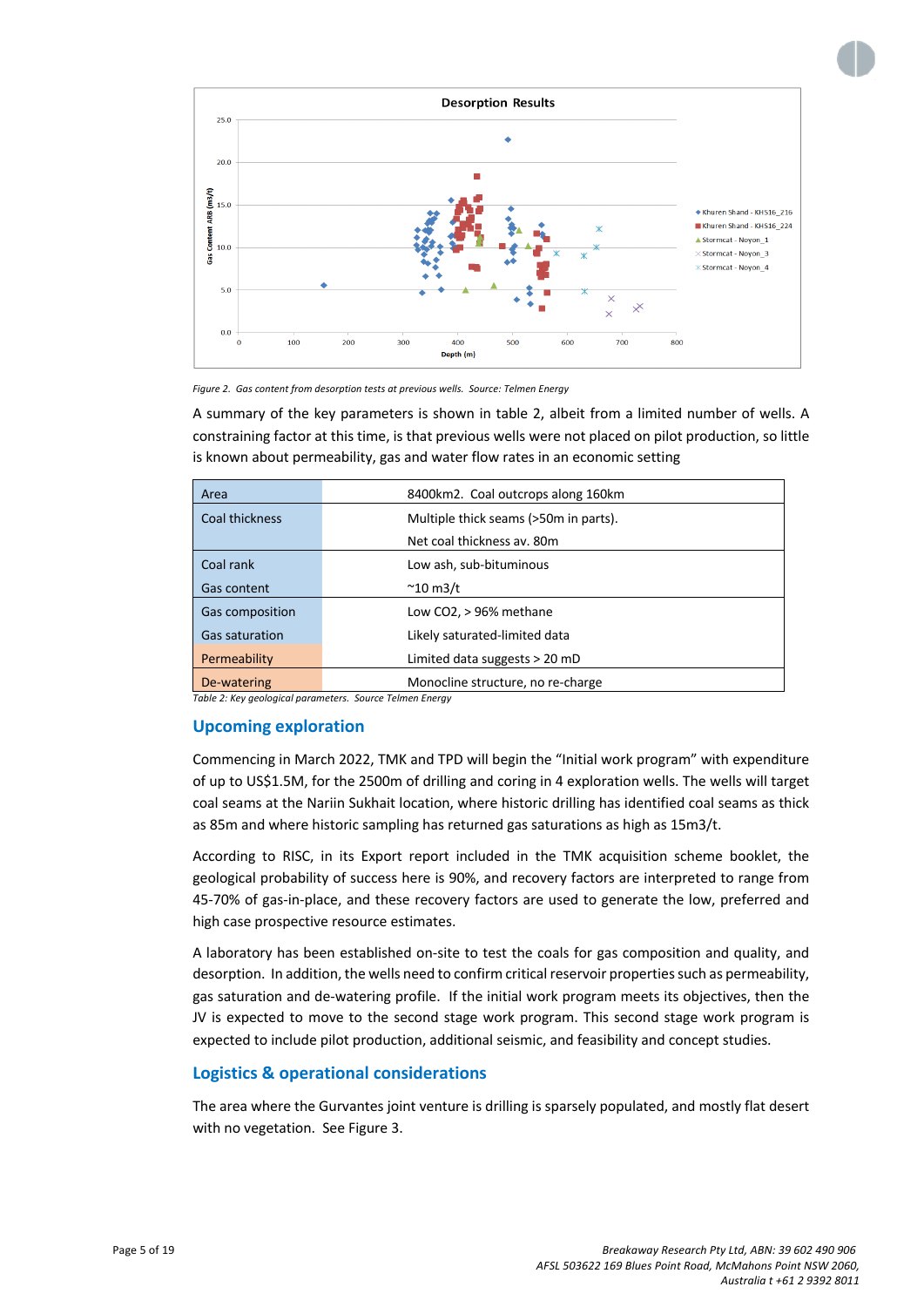



*Figure 3: Topography of the South Gobi region*

There are no local landowners. However, coal and minerals exploration and mining are carried out extensively in the region and this activity supports a number of related services and nearby communities. However, the JV and others that are active (Elixir and Jade) will effectively have to build the Mongolian CSG industry from the ground up.

TMK has an existing operational office in Mongolia's capital, Ulaanbaatar, with 18 full and part time employees experienced in commercial, legal, accounting, environmental, site logistics and field operations. The previous Telmen Energy CEO, Brendan Stats, is based in Sydney and has been appointed the TMK CEO. The TMK board has been restructured to include two former TMK Directors Brett Lawrence, Tim Wise, and two previous Telmen Board non-executive Directors, Gema Geralsaikhan and Stuart Baker. In addition, Mr Tsetsen Zantav, is appointed as an advisor to the Board. Mr Zantav is currently TMK's major shareholder as a result of his 27.4% ownership of TMK ordinary shares, and is CEO of the Telmen Group, a large Mongolian joint-stock company operating in property development, import and export, and logistics enterprises.

In addition, many of TMK's Mongolian-based employees have shares in TMK, and are incentivised to deliver success.

## **Fiscal terms & tenure.**

Fiscal terms for the Production Sharing Agreement (PSA) are not publicly disclosed, however are referenced in the documents accompanying the Shareholder EGM. Broadly, the profit splits and state royalty are considered to be "in line with accepted industry standards". The PSA was awarded on 21 July 2021 and expires in July 2031.

There is a minimum work program in 3 phases over 10 years. Work commitments for years 1-4 are budgeted at US\$1.7M for geological studies, drilling and seismic. The budget for years 5-8 is US\$3.7M for geological studies, pilot wells and seismic. The budget for years 9-10 is US\$3.6M for pilot wells, seismic, production testing and feasibility studies.

These are minimum terms, and it allows the JV to invest greater amounts to accelerate activity if this is supported by the initial exploration.

**Other economic considerations**. There are potentially several advantages that a large gas resource in South Gobi may enjoy, in a commercial sense.

- the topography is flat, not vegetated, lowly populated and not privately owned. This would aid future land access and benefit surface facility costs.
- Well productivity and de-watering is to be determined from the current phase of exploration. With the coals structural setting, and the fact that South Gobi is a desert, it is expected that after water that is trapped within the coal is pumped out, it is unlikely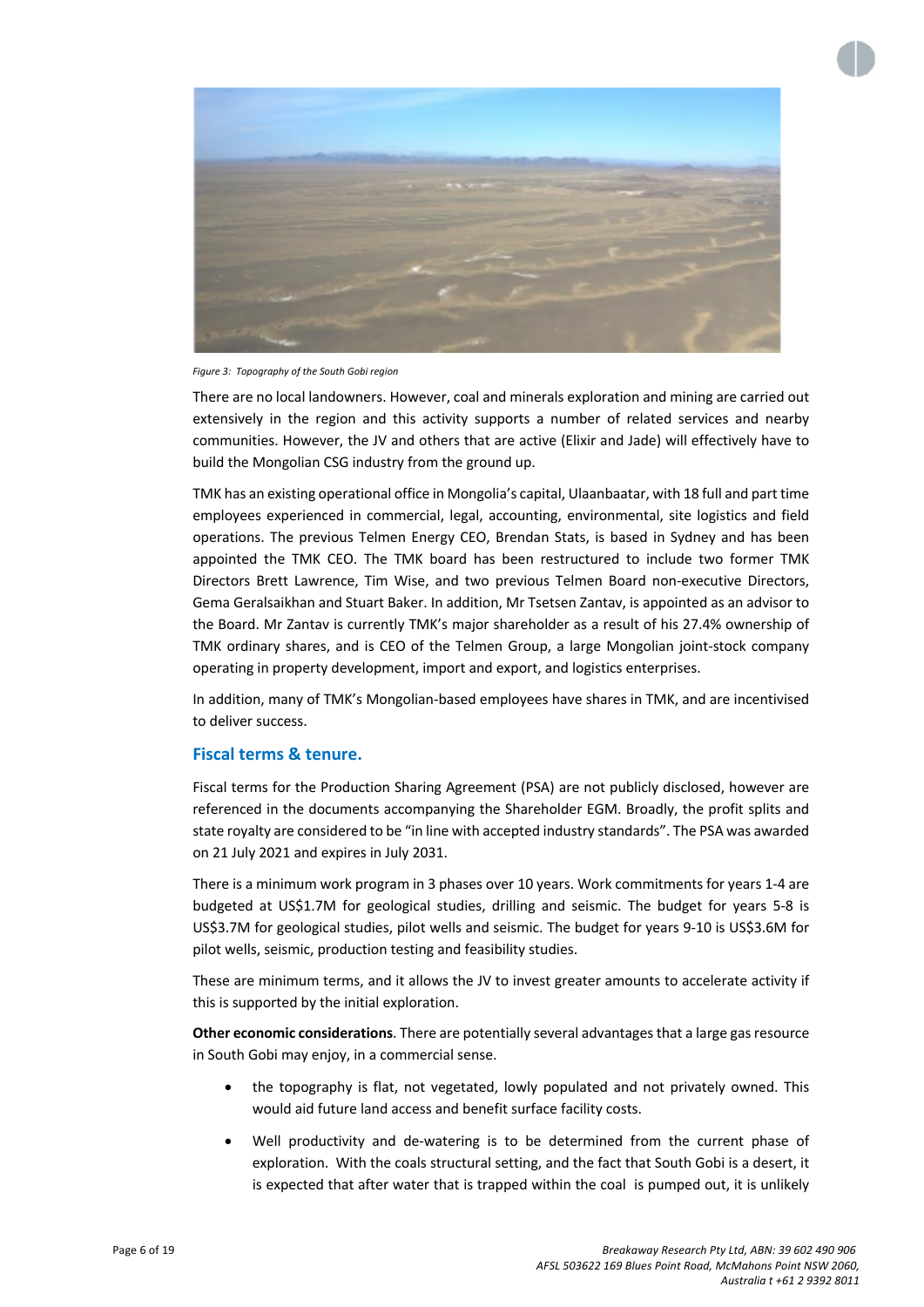to be recharged. This may positively impact future costs for de-watering, which from the Australian experience, can be substantial.

• Gas contents are very high, and the gas is high quality with few observable impurities such as  $CO<sub>2</sub>$  and Nitrogen. This will help reduce the number of wells required, and complexity of processing plant to generate pipeline quality gas.

## *The Talon farm-in.*

In January 2021, Talon Energy (ASX:TPD) announced a farm-in to the Gurvantes project, which if fully executed, will earn TPD a 33% working interest in the license in return for funding and freecarrying TMK through a staged work program and expenditure commitment of up to US\$4.65M, as follows

- Cash considerations of US\$0.1M on execution of the term sheet, and US\$0.25M upon award of the PSC. (Already awarded)
- TPD to pay 100% of the costs of an agreed work program of at least 4 core holes with a cost up to US\$1.5M (Initial work program)
- At the conclusion of the initial work program, TPD can elect to either terminate the agreement without earn-in, or proceed to enter a second work program to commit up to an amount of US\$3.15M, with TMK free-carried through this expenditure.
- TPD to pay a deferred consideration, of between zero and US\$1M, in the event Contingent 2C resources are booked in the range 0.5 Tcf to 1.5 Tcf (gross), on a pro-rata basis for any figure between 0.5 and 1.5 Tcf.

## **Conceptual development scenarios**

It is very early days into this project, but in its Expert Report, RISC outlines a staged development concept, which could exploit ~1000 Bcf of gas, initially to displace diesel from mine-site power generation. The concept is to produce 55 TJ/d (20 PJ p.a ) over 25 years. Export agreements to China would be needed to underwrite a larger project. To fully exploit the 3292 Bcf resource identified in the Nariin, Enkhen and Biluut regions, RISC postulates 400-1500 wells would be needed, and which would be a major undertaking for any company. At this time, the JV does not have the financial capacity and organisational depth that would be required to deliver a large production project. Securing funds and finding partners with development skills are critical to TMK's progression beyond an exploration phase.

To put some perspective around the value of ~1000 Bcf, if proved to the level of 2P reserves, in Australia currently, companies that have commercial 2P gas production are priced between A\$1.20/GJ and \$2.10/GJ and so a ~1000 Bcf resource, would command a value of between ~A\$1 and A\$2B.

A ~20 PJ p.a. gas contract, from the perspective of revenue potential, with gas prices at ~\$10/GJ, would deliver a revenue stream in the order of \$200M p.a.

Thus a key observation is that if the TMK can progress and prove and produce such volumes, then the upside compared to the current market valuation is multi-fold

#### **Gas markets**

There is no infrastructure to support gas production within Mongolia, and given the large area and sparse population, development of a national grid and reticulation system is unlikely. However, there are numerous mining operations for coal and copper in southern Mongolia, which use a combination of imported power from China and expensive imported diesel fuel for mine-site power generation. Natural gas would be a logical replacement fuel.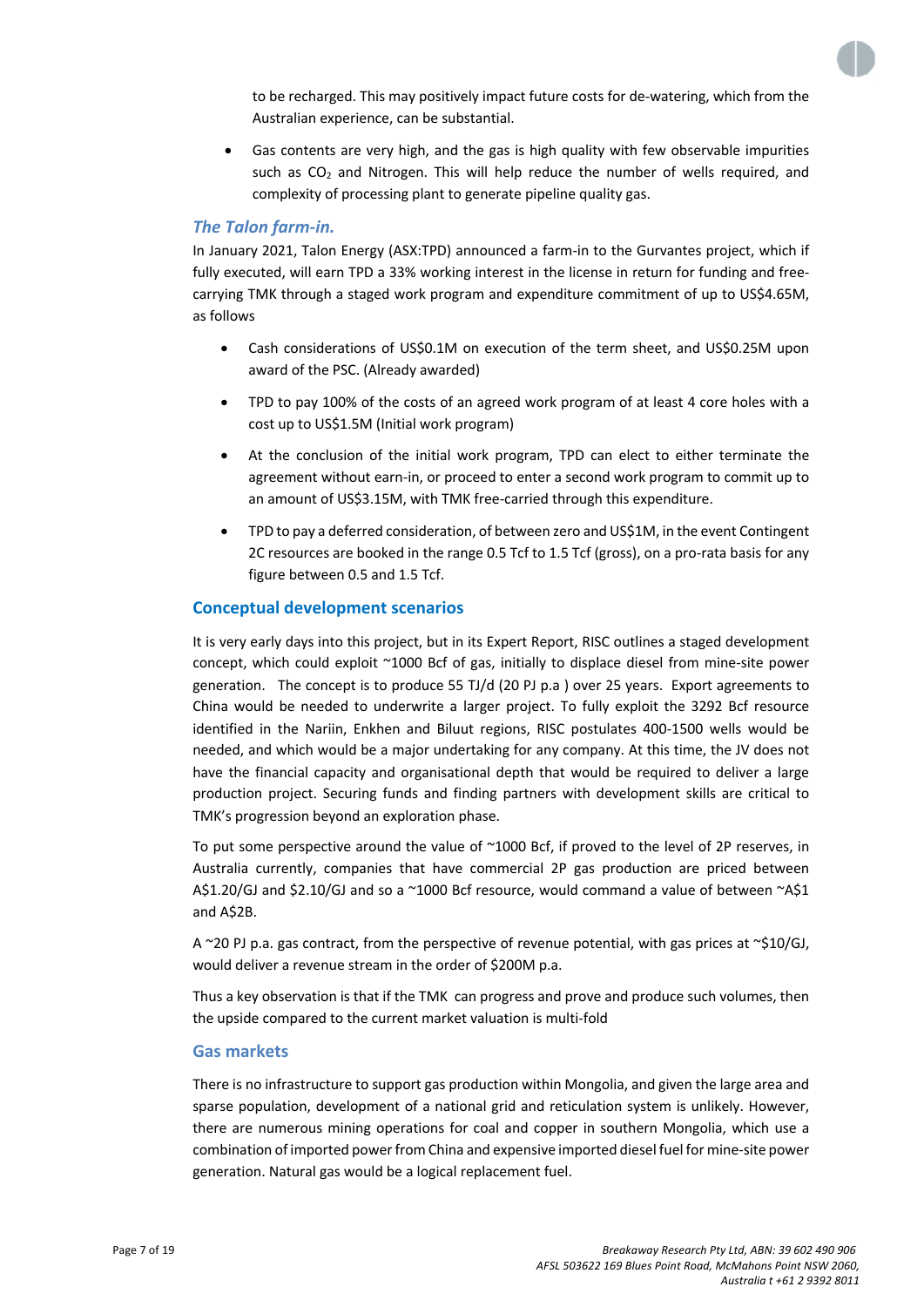Importantly for TMK, the China border is 20 km to the south, and there are major long-distance gas pipelines bringing gas from central Asia to China. As detailed later in this report, China's demand for gas outstrips its domestic production, growth rates in consumption are close to double digit, and so the incremental demand can only be satisfied from either LNG imports and/or pipeline gas from central Asia. Both sources of gas are expensive, relative to closer points of supply, such as southern Mongolia.

Early pioneer Stormcat Energy discontinued exploration in 2005 citing the lack of infrastructure, rather than the geology, would render development un-economic. However, this early drilling predates the emergence of China as a market, as at that time, China was broadly self-sufficient in gas, did not import LNG, and the central Asian pipeline to Turkmenistan and beyond did not exist. In the subsequent 17 years, the situation has changed radically.

**Additionally, there are now established methods available to monetise so-called stranded gas,**  all of which could be deployed by TMK and others in southern Mongolia, including:

- 1. Conversion on site of natural gas to compressed natural gas (CNG) which can be delivered by road tankers to in most cases, bulk users (such as mine sites)
- 2. Similar to #1, use of mini-LNG processes to liquify the gas for transportation. Compared to CNG, the liquid gas takes up a fraction of the space in a tanker or vessel, compared to CNG and may be cheaper to transport to consumers.
- 3. Conversion of the gas to Hydrogen, directly, or via the production of Ammonia or Methanol, which in turn can be converted to Hydrogen. Technology is moving rapidly in this area, and capital appears to be available from many sources beyond just the traditional debt and equity providers.

In retrospect, the early CSG pioneers in Mongolia did not have the market opportunities that the current participants have, and in that regard, we think it will be easier for TMK to find commercial solutions to any producible gas, compared to precedent companies.

## **The Tamaska/ Telmen Energy transaction.**

On 16 December 2021, TMK (formerly Tamaska) announced it had executed a Binding Term Sheet to acquire 100% of Telmen Energy, under terms set out below. On February 11, a Tamaska shareholder meeting approved the transaction, along with change of company name to TMK Energy Limited and re-structuring of the Board and executive positions.

The directors of the Tamaska and Telmen Boards were aligned on this transaction satisfying a number of objectives for both companies.

For Tamaska, it achieved an immediate entry into a potentially world class project, after several years of inconsequential outcomes from exploration variously in the USA and Canada. For Telmen, it enables the Gurvantes project to be publicly priced and creates a route for future capital market funding, without the attendant risks, and considerable expense of the alternative being an IPO

Telmen shareholders received as a consideration, up to a maximum of 3.2 Billion shares in TMK, as follows:

- Immediate issue of 1.6 Billion shares to Telmen shareholders,
- and up to an additional 1.6B "Performance shares", to be issued in three tranches of 600M, 600M and 400M upon reaching specific project benchmarks as follows
	- o Tranche 1: 600M "performance shares" to vest and be convertible into ordinary shares, upon **both** of the following occurring (1) the volume weighted average share price of TMK being greater than or equal to 2cps for 20 trading days **and**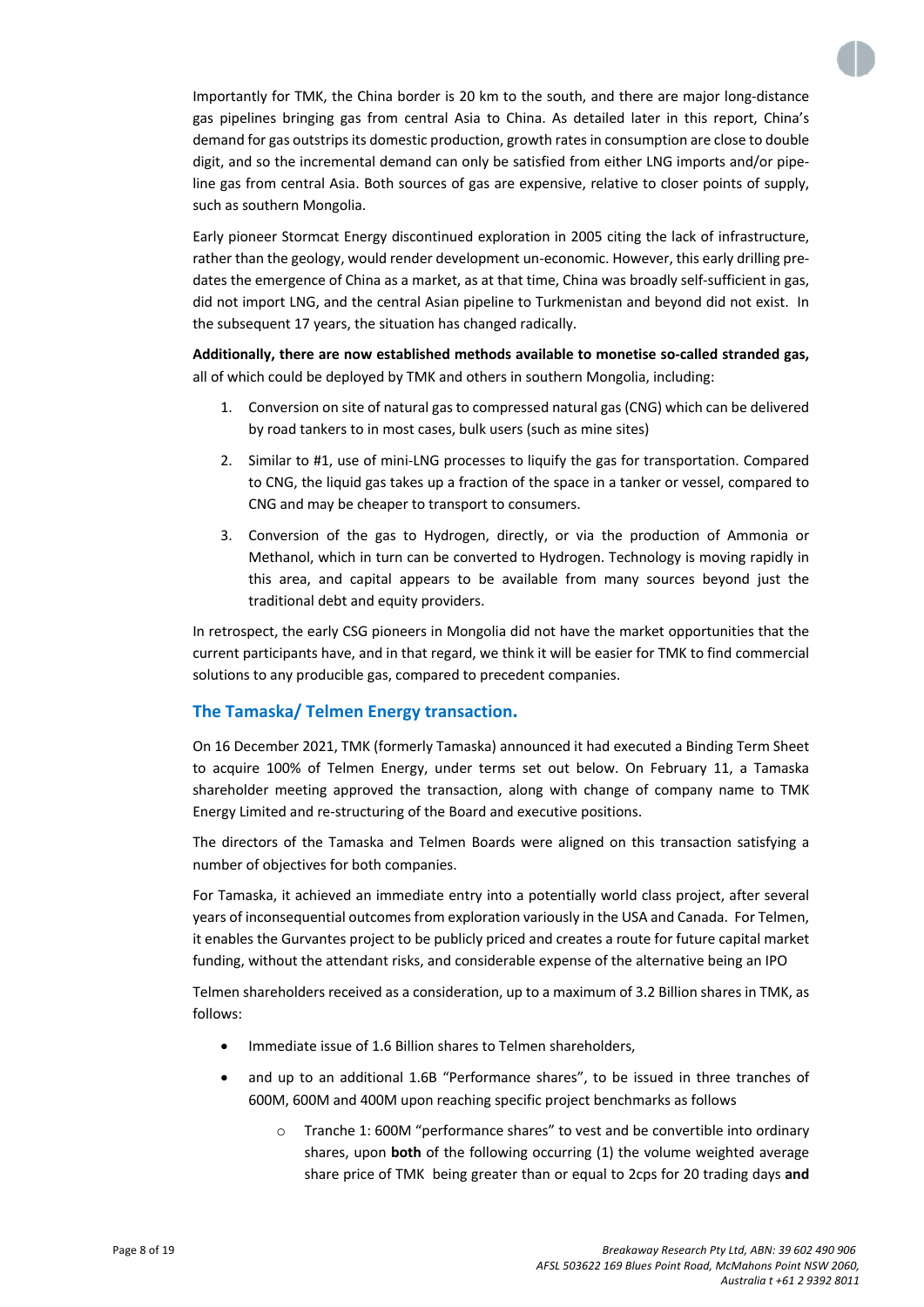

(2) the commencement of a drilling program in the Gurvantes PSC within three years

- o Tranche 2: 600M "performance shares" to vest upon **either** of (1) the intersection of 25m of coal seams in any 2 of the first 4 wells, **or** (2) the booking of 100 Bcf of 2C (best estimate contingent resource) within 5 years
- o Tranche 3: 400M performance shares to vest upon booking of 100 Bcf of 2C gas resources within 5 years.
- o The vesting of each of these tranches are independent events. For example, with exploration imminent with the 4 well program, and a high probability of finding coal seams greater then 25m thick, then it's likely that Tranche 2 will vest during 2022.

In addition to the shareholder consideration, Tamaska issued additional securities as follows:

- Issue of up to 250M performance shares to specific Telmen Directors and key management personal, also to vest in 3 tranches governed by the same performance hurdles as described above
- 50M shares, and 75M options exercisable at 0.008 cps, to be issued to Chieftain Securities Pty Ltd, as compensation for lead managing the \$1.96M capital raising and for facilitation and advice specific to the Telmen transaction

Table 3 shows the post transaction capital structure.

At this time, there are 2.88B ordinary shares on issue and we use this figure to calculate our pershare valuations. The reason being that the Performances shares may never vest, if TMK is not successful or the time-line for vesting is exceeded. The issue, quotation and vesting of the Performance shares is speculative, however in the upside event that all performance hurdles are met, then the issued capital will expand to 4.73M shares. Our valuation section of this report, shows per-share outcomes based on both current capital and fully diluted in the event all Performance shares are issued.

| Post transaction TMK capital structure |             |              |                            |                         |  |  |  |
|----------------------------------------|-------------|--------------|----------------------------|-------------------------|--|--|--|
|                                        | Ord. shares | Perf. Shares | Perf.shares-TEL management | <b>Unlisted options</b> |  |  |  |
| <b>Current securities</b>              | 985         |              |                            |                         |  |  |  |
| Placement (at 0.008c)                  | 245         |              |                            |                         |  |  |  |
| Advisory fees                          | 50          |              |                            | 75                      |  |  |  |
| TEL management                         |             |              | 250                        |                         |  |  |  |
| TEL acquisition                        | 1600        | 1600         |                            |                         |  |  |  |
| Proforma total                         | 2880        | 1600         | 250                        | 75                      |  |  |  |

*Table 3 TMK capital structure as approved at the Tamaska GM on February 11, 2022*

## *Other TMK Assets: Napoleon prospect, offshore Carnarvon Basin WA*

TMK has minor interests in two small oil projects in the USA, the value of which we consider inconsequential and we don't document further.

Much larger and closer to home TMK has a beneficial interest in the "Talisman Deep" petroleum rights, in production license WA-8-L, located in the offshore Carnarvon Basin, WA. Refer to figure 3. WA-8-L contains a number of small, shallow oil discoveries and originally produced from the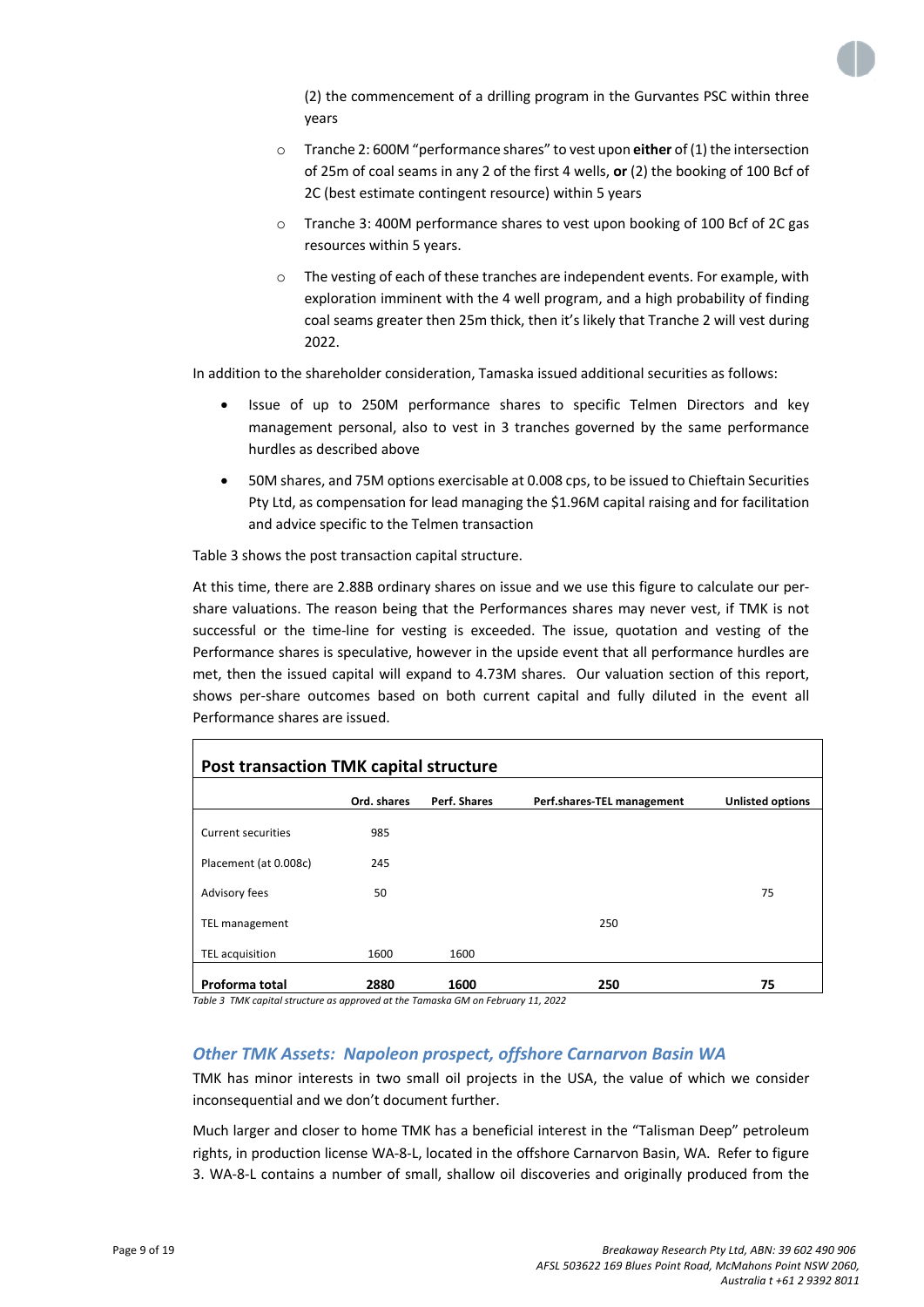

Talisman oil field, which depleted and was abandoned in 1992. Subsequent exploration discovered another small oil field at Amulet, but this has not been developed.

*Figure 4: Location of Talisman Deeps production license.*

Private company Skye Petroleum acquired this production license from previous owners Santos, Tap Oil and Kufpec in 2018. Tamaska acquired a 20% shareholding in Skye Petroleum in 2020 for A\$450,000.

Skye Petroleum has 100% ownership of rights to petroleum below 2700m, and from an extensive historical data set and offset wells, have identified a deep gas prospect, the 'Napoleon prospect" Gross risked prospective resources are in table 4, and show a very wide range. TMK has the option to convert its 20% interest in Skye to a 20% working interest in the project.

Skye Petroleum plans to farm-out a portion of its 80% beneficial interest in return for a free-carry through exploration.

To explore this target, a 4900m deep well is required and capex to drill the well is estimated to be A\$38m. This is a significant technical and financial event, beyond Skye and TMKs resources and would require a well-funded incoming participant.

| Napoleon prospective resources (Bcf)- risked-100% | 1 U | 21 I |      |
|---------------------------------------------------|-----|------|------|
| ERCE Resource estimates.                          | 50  | 240  | 1174 |

*Table 4. Source: Tamaska*

In the TMK Notice of Meeting documentation, expert RISC valued this project at \$0.45M (low) to a high of \$8M. The low figure is sunk cost. The high figure assumes a farm-out on a 2-for-1 promote, i.e. the farminee pays 100% of the capex to earn a 50% of the project. From our observation of the farm-out market in recent years, such terms if achieved would be a high-side outcome.

The Expert Report details the geological aspects of Napoleon, which are not documented here for brevity, and compares with the findings of ERCE. The latter concluded that the presence of an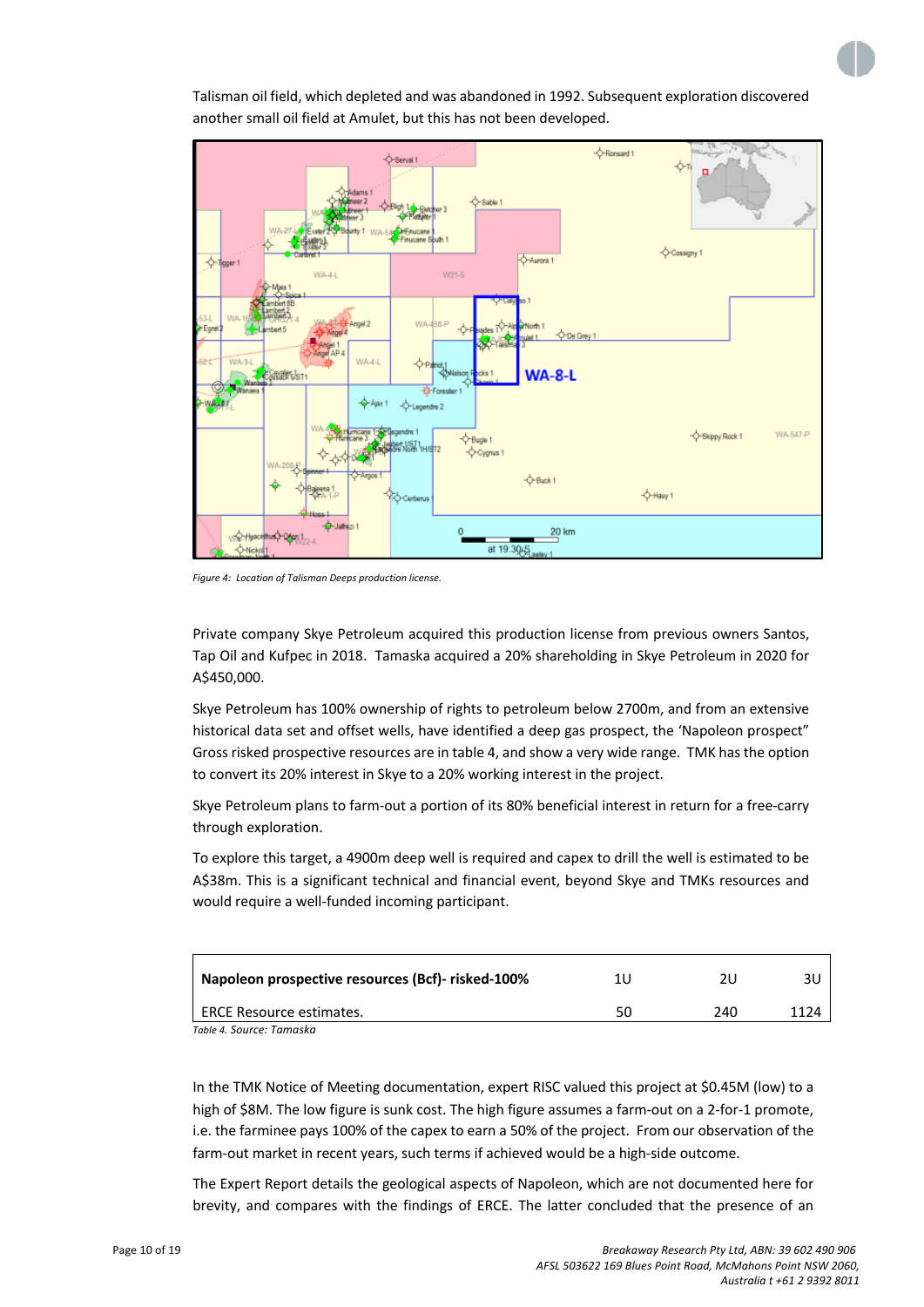

effective reservoir at depth was a key risk. RISC further added risks of lack of an effective trap and reliance on faults to form an effective seal. These are significant uncertainties for any incoming party to resolve ahead of postulating a ~\$38M expenditure on a single well, in our opinion.

From a valuation perspective, we assign no dollar value to the deep exploration rights, as we are unable to form a view of if, and when, a farm-out may occur, and if TMK participates under some sort of bi-lateral agreement, and if a farm-out did occur, under what terms. There are too many uncertainties and scenarios to inform a valuation in our view

In terms of work programs and commitments, these have largely been satisfied and expenditures and license fees to secure tenure are not significant.

## *Financial position & Capex*

As per the ASX release dated December 16, and following a \$2M capital raising by Tamaska, TMK now has A\$3.8M on completion of the Telmen transaction. Combined with the Talon free-carry, there is sufficient funds to pay for over-heads and the Gurvantes phase 1 and 2 programs, which are likely to see activity extend into 2023.

Additional funds may be required in the future in the event that:

- TMK participates in the drilling of a well at Napoleon, in the absence of finding a farm-in partner.
- The Gurvantes joint venture elects to conduct additional exploration or appraisal, beyond the US\$4.6M of carry provided by Talon.

If required, and until there is cashflow from production, there are only two avenues for additional funds and which are either:

- raise additional equity, and /or
- endeavour to sell for cash or a carry, some of TMK's 67% working interest in Gurvantes, or its interest in Napoleon

Capex for the 2022 drilling and testing program is budgeted at US\$1.4M, predominantly funded by Talon. The budget for 2023, for pilot testing is US\$3.7M

## *Valuation: \$37M-\$122M with best estimate of \$80M. (1.4-2.9-4.4 cents per share)*

Documentation accompanying the Tamaska shareholder meetings includes Independent Expert reports complied by accounting firm BDO, and valuations for Telmen and Tamaska exploration acreage conducted by RISC. The valuations are summarised as follows:

| Low  |      | High      |
|------|------|-----------|
| A\$M | A\$M | A\$M      |
| 2.2  | 2.2  | 2.2       |
| 0.4  | 4.2  | 8         |
| 2.57 | 6.37 | 10.17     |
| 3.8  | 10.3 | 16.2      |
|      |      | Preferred |

*Table 5.: Extract from Expert reports from documentation provided to Tamaska shareholders*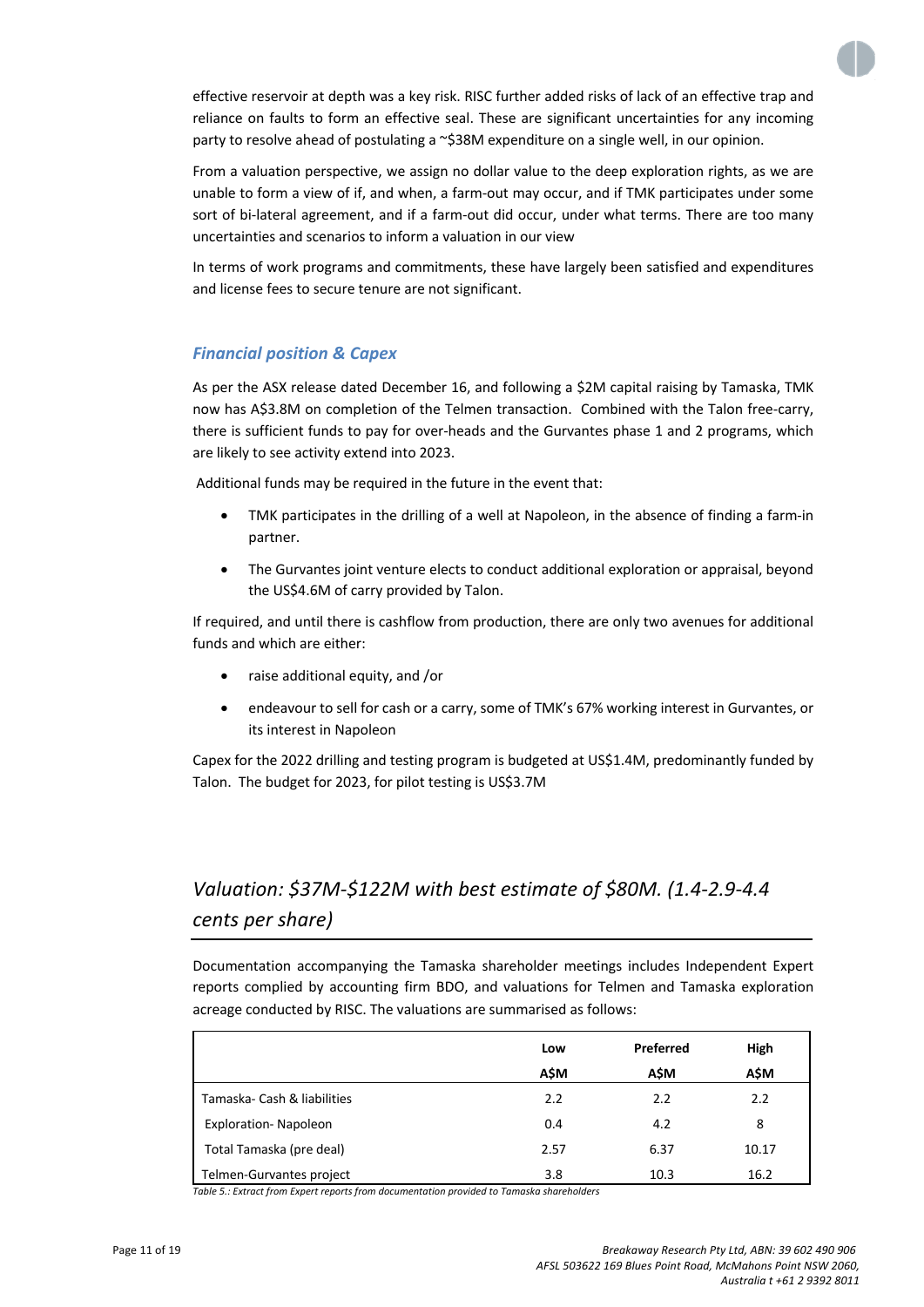

The Expert's conclusion is that the fair value of the combined assets is in the range of \$7.5M to \$26.3M, excluding notional premiums for control.

The method adopted to value the Napoleon acreage & Gurvantes PSC is a combination of sunk cost (book value of historical expenditure) combined with expected future expenditure from a farm-out. In Telmen's case, this is constrained by the Talon farm-in, with the low case assuming that TPD pull out after the initial exploration phase and commit no further funds.

In the case for the Napoleon prospect, a future farm-out is assumed, on a 2-for1 promote, which would be at the high end of farm-out promotes, if achieved. The latter is a speculative event, and the likelihood, timing and nature of a notional farm-out are all uncertain at this time

The global gas industry, the Mongolia gas resource potential, the China gas market opportunity, the exploration objectives and work program, were extensively addressed in the Expert Report. However, none of this was applied to determine value, for either of Telmen or Tamaska. Regulatory rules constrain the tools experts can use and in particular, and in our observation, almost all recent export reports on companies in the exploration phase, adopt the sunk-cost / farm-out approach.

#### *Market relativity and Peer Group*

**There are numerous small CSG exploration companies with similar strategies and objectives to TPD**. In general, there is good investor under-standing regarding CSG in Australia, and also in other countries where small companies listed here are active, including Botswana, Indonesia, South Africa, and Mongolia. Table 7 lists ASX-listed small gas exploration companies, and of particular relevance to TMK are those highlighted in orange, which are for all practical purposes, "pure-play" CSG exploration companies, with similar strategies and objectives to TMK.

**We believe investors looking at the investment case, will primarily focus on the resource and gas market potential,** and the upside outcomes if reserves are booked, as is the objective of the exploration program.

Of particular relevance to TMK, are companies already active in Mongolia, specifically Elixir Energy (ASX: EXR) and Jade Gas Holdings (ASX:JGH), while a third TalonEnergy is a direct participant in the Gurvantes PSC. None of these small exploration companies have booked any contingent resources of significance, so it's apparent that investors are valuing the prospective resource.

**Elixir Energy (EXR)** has a 100% interest in a 30,000 km2 PSC in the South Gobi Basin. The PSC was awarded in 2018 and to date EXR has drilled >20 wells. It reports a Prospective resource of 14.6 Tcf (2U). EXR has already booked some contingent resource around its flag-ship Nomgon wells, albeit the figures at this time a small and not really reflective of the greater prospectivity.

**Jade Gas Holdings(JGH)** has a 60% interest in a 665 km2 PSC ringed-fenced by the much larger Elixir acreage, but near to the Tavan Tolgoi coal mine, one of the largest in southern Mongolia. The remaining 40% interest is owned by the State. Jade drilled 9 wells in 2019-2020 as a private company before listing as a public company in 2021. In 2022, Jade has commenced a 6-well drilling & testing program. Jade reports a net un-risked prospective resource of 138 Bcf (Low) 669 Bcf (Best) and 1960 Bcf (High), and plans for a resource booking this year at the completion of the current work program.

**Talon Energy (TPD) will earn a 33% working interest in Gurvantes**. If TPD exercises its option to enter the second phase of exploration and earn-in. Although TPD has some other Australian exploration assets, we view its market value is directly relevant to TMK. Following the announcement of the farm-in, TMK shares rose there-after to  $\sim$ 1c giving the company a market valuation of ~\$70M at that time

Talon's current EV is ~\$48M (at 0.8 cps) underpinned by the value for its share of Guravtes and not allowing for the possibility that TPD may not move to a second phase in which case it will not earn any interest in Gurvantes. Given TMK has twice the Talon working interest (after satisfaction of the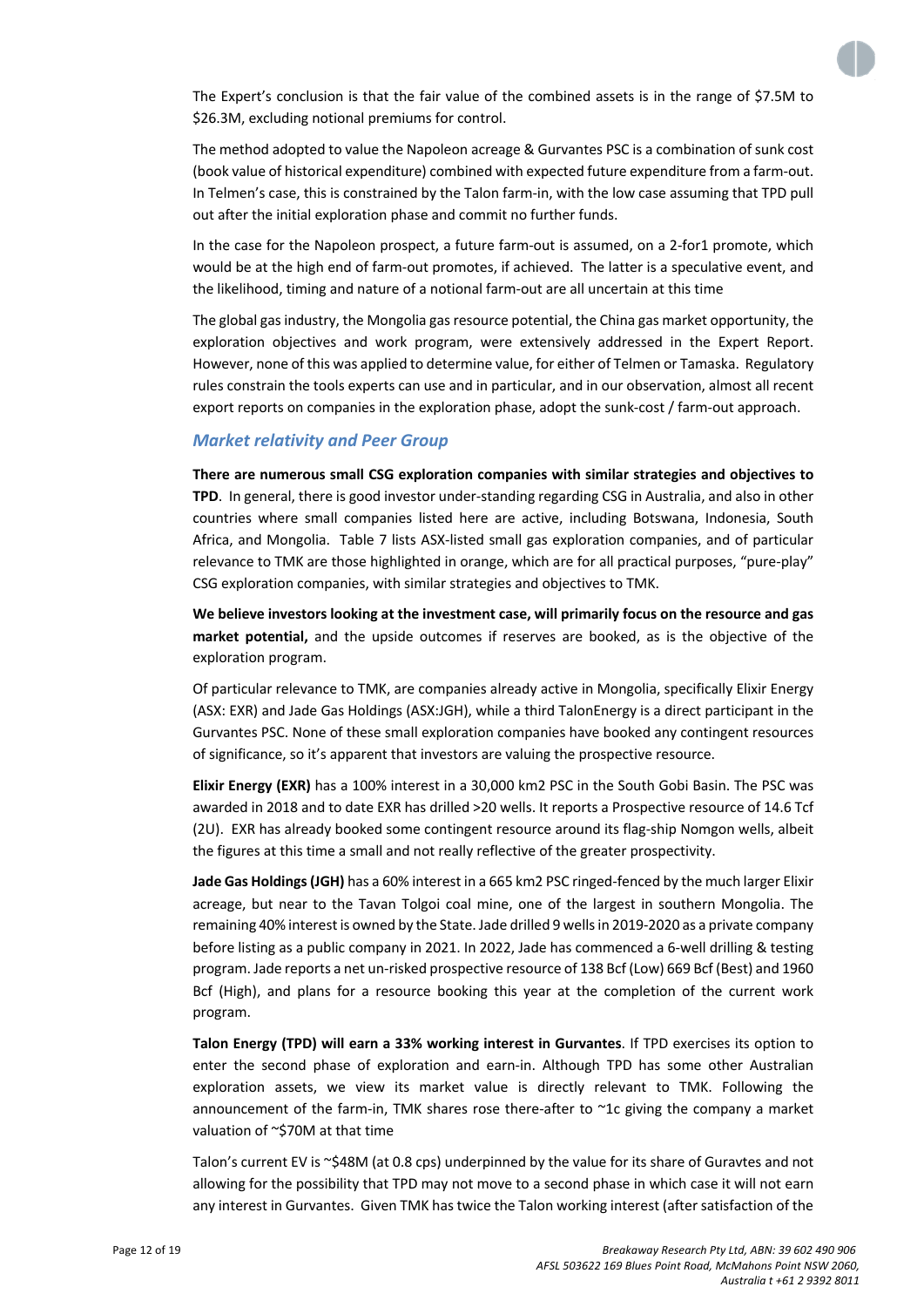

farm-in), then it would be reasonable to attribute a "look-through" value for TMK's 67% diluted interest in the order of A\$96M, offset by value in non-aligned assets such as TPD's Perth Basin exploration

## **Resource based valuation: very wide range reflects subjective factors**

We document A\$/GJ for net, risked prospective resource at the 1U, 2U and 3U level, in Table 6.

| Net risked prospective resources (Bcf) |       |       |       |  |  |  |  |
|----------------------------------------|-------|-------|-------|--|--|--|--|
| 10<br><b>2U</b><br>3U                  |       |       |       |  |  |  |  |
| TMK (NSAI figures)                     | 2094  | 3993  | 7537  |  |  |  |  |
| Elixir                                 | 5000  | 14600 | 40300 |  |  |  |  |
| Jade                                   | 138   | 669   | 1960  |  |  |  |  |
| Talon                                  | 1254  | 2030  | 4484  |  |  |  |  |
| $EV /$ mmcf $(A\$ )                    |       |       |       |  |  |  |  |
| TMK $(Q.13c)$                          | 0.018 | 0.009 | 0.005 |  |  |  |  |
| Jade (@0.67c)                          | 0.559 | 0.115 | 0.039 |  |  |  |  |
| Elixir ( $@16c$ )                      | 0.022 | 0.008 | 0.003 |  |  |  |  |
| Talon $(\varpi 0.8c)$                  | 0.035 | 0.022 | 0.010 |  |  |  |  |

*Table 6. Source: ASX reports and Breakaway data. Prices at EOT February 23*

The EV per prospective molecule for TMK and EXR are broadly similar, in the context of a wide range of outcomes. But Jade Gas which has smaller acreage and lower prospective resources is ~10-20X greater in terms of EV. Partner TPD, which is earning-in to 33% of Gurvantes, is a relevant market analogue and is at a ~100-120% premia to TMK in all resource categories.

For context, this group of companies prices 3C contingent resources between 1c and 14c/GJ with a median of 4 c/GJ and while TMK does not have any 3C or 3P, it aims to achieve resource bookings by year end 2022. Currently TMK is being price at a fraction of a cent for prospective resources, offering substantial leverage should it succeed in booking resources and reserves.

**From a review of market peers active in CSG in Australia and internationally, we have derived a market-related asset enterprise valuation in the range of \$37M to \$122M with a best estimate of \$80M, based on CSG peers** with similar strategies and in particular Talon which has assets in common. Refer to Table 7. There is a reasonably consistent value being placed by the market on these companies, in the ~\$50-100M market capitalisation range and it would be reasonable for TMK to trade into this range given successful exploration.

There is no alternative valuation method at this time as none of the small exploration companies listed here have cashflow, and there have been no recent asset trades or farm-outs.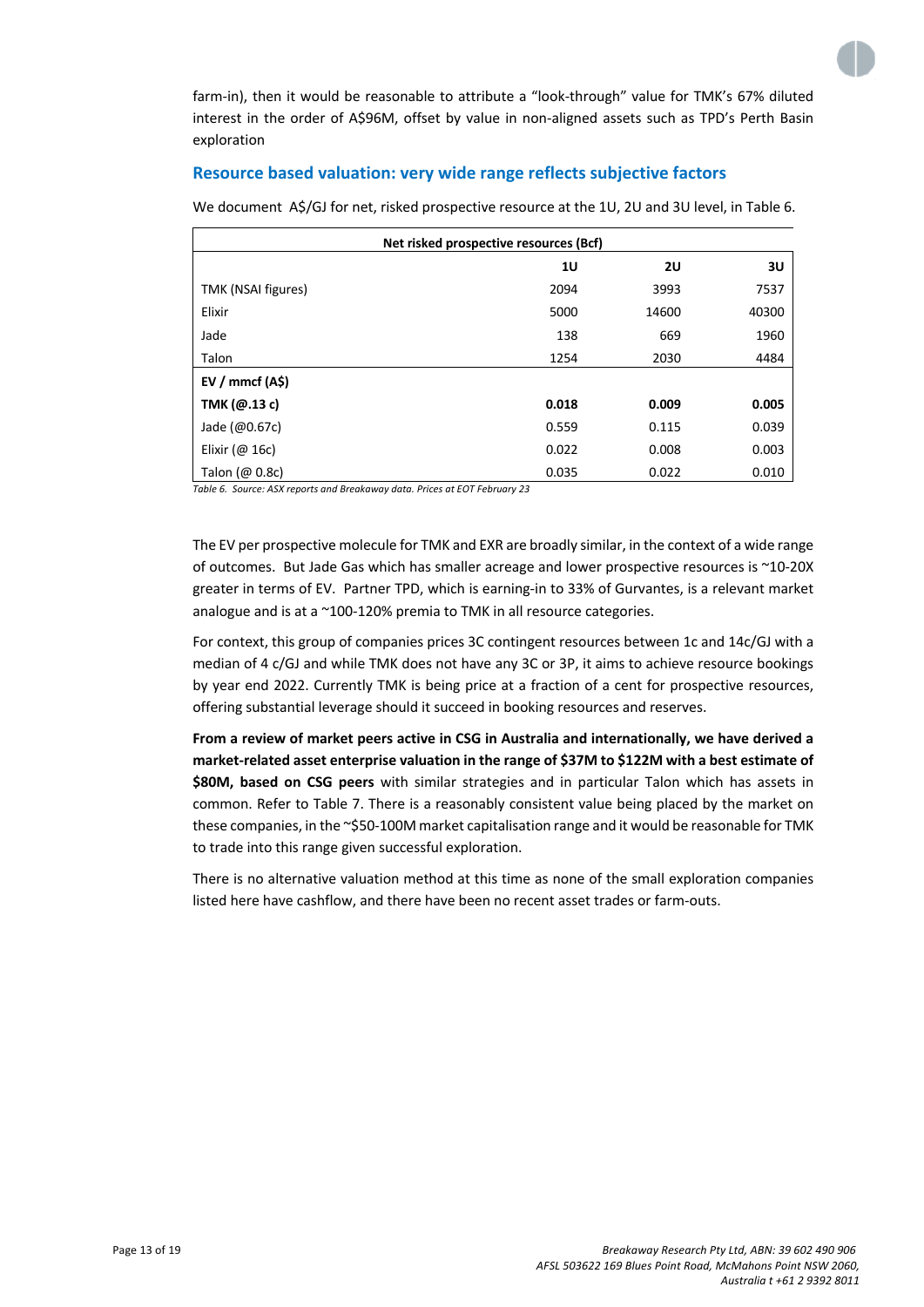|                          |                     |       | <b>Mkt</b> |                |     |              |              |       |
|--------------------------|---------------------|-------|------------|----------------|-----|--------------|--------------|-------|
| Company                  | Type/ region        | Price | Cap        | Cash           | EV  | 3P           | 3C           | EV/3C |
| <b>Blue Energy (BLU)</b> | CSG/Aust            | 0.053 | 81         | 10             | 71  | 298          | 4476         | 0.02  |
| Comet Ridge (COI)        | <b>CSG/Aust</b>     | 0.13  | 112        | 0.7            | 111 | 262          | 2456         | 0.05  |
| <b>Pure Hydrogen</b>     | CSG/Aust,           |       |            |                |     |              |              |       |
| (PH2)                    | <b>Botswana</b>     | 0.38  | 134        | 12.1           | 122 |              | 1014         | 0.12  |
| Talon (TPD)              | CSG/Mongolia        | 0.008 | 54         | $\overline{7}$ | 48  |              | $\Omega$     |       |
| Vintage En. (VEN)        | Conv, Aust          | 0.084 | 63         | 10.3           | 52  | 105          | 31           | 1.69  |
| <b>Galilee Energy</b>    |                     |       |            |                |     |              |              |       |
| (GLL)                    | CSG, Aust           | 0.36  | 106        | 11             | 95  | $\mathbf 0$  | 5314         | 0.02  |
| <b>Empire Energy</b>     |                     |       |            |                |     |              |              |       |
| (EEG)                    | Shale, NT           | 0.355 | 217        | 26             | 191 | 0            | 1809         | 0.03  |
| Tlou (TOU)               | CSG, Botswana       | 0.038 | 23         | 4              | 19  | 454          | 3237         | 0.01  |
| State Gas (GAS)          | Conv/CSG, Qld       | 0.315 | 63         | 6              | 57  | $\mathbf{0}$ | 384          | 0.15  |
| Armour Energy            |                     |       |            |                |     |              |              |       |
| (AJQ)                    | Conv, Aust          | 0.02  | 40         | $-32$          | 72  | 370          | 0            |       |
| Elixir (EXR)             | CSG, Mongolia       | 0.16  | 143        | 28             | 114 | $\mathbf{0}$ | $\mathbf{0}$ |       |
| Jade (JGH)               | CSG, Mongolia       | 0.067 | 81         | 4.37           | 77  |              |              |       |
|                          | CSG, South          |       |            |                |     |              |              |       |
| Kinetiko (KKO)           | Africa              | 0.085 | 52         | $\mathbf{0}$   | 52  | $\mathbf{0}$ | 4533         | 0.03  |
| Blue Star (BNL)          | Helium, USA         | 0.054 | 86         | 15.6           | 70  | 0            | 0            |       |
| Grand Gulf (GGE)         | Helium, USA         | 0.028 | 36         | 3              | 33  |              |              |       |
| Red Sky (ROG)            | Conv, Aust          | 0.006 | 32         | $\overline{7}$ | 25  | 0            | 71           | 0.35  |
| <b>NuEnergy (NGY)</b>    | CSG, Indonesia      | 0.025 | 37         | $-0.1$         | 37  |              |              |       |
| <b>TMK Energy (TMK)</b>  | <b>CSG-Mongolia</b> | 0.013 | 37         | 4              | 34  |              |              |       |
| Tamboran (TBN)           | Shale, NT           | 0.265 | 198        | 69             | 129 | 0            | 362          | 0.36  |
| Average                  |                     |       |            |                | 73  |              |              |       |
| Median (Ex. TMK)         |                     |       |            |                | 71  |              |              | 0.04  |

*Table 7. Australian gas exploration companies considered to be peers. Share prices at EOT February 23, 2022*

## **Per share valuation: 1.4c (low)- 2.9c (best)- 4.4c (high) on current capital**

In Table 8, we document the peer group enterprise valuations, which are market valuations adjusted for cash or debt and derive market valuations for TMK based on the current issued capital of 2.88B shares, and on a fully diluted basis, 4.48 B shares in the event that in the future, all the "Performance shares" vest and are issued. Prima-facie, issuance of Performance Shares is dilutive, however this does not take into consideration that such shares don't vest unless value-adding milestones are achieved, specifically the drilling of wells, booking of contingent resources, and achievement of a share price hurdle of >2 cps.

| TMK EV and per share value | Low   | <b>Best</b> | High  |
|----------------------------|-------|-------------|-------|
| Asset EV                   | 37    | 80          | 122   |
| Plus cash                  | 4     | 4           | 4     |
| <b>Equity Market value</b> | 41    | 84          | 126   |
| Shares on issue            | 2880  | 2880        | 2880  |
| Value/share                | 0.014 | 0.029       | 0.044 |
|                            |       |             |       |
| <b>Fully diluted basis</b> |       |             |       |
| Asset EV                   | 37    | 80          | 122   |
| Plus cash                  | 4     | 4           | 4     |
| Equity market value        | 41    | 84          | 126   |
| Issued capital             | 4480  | 4480        | 4480  |
| Value/share- fully dilutes | 0.009 | 0.019       | 0.028 |

*Table 8: Per share valuations on current issued capital and fully diluted if all Performance Shares vest*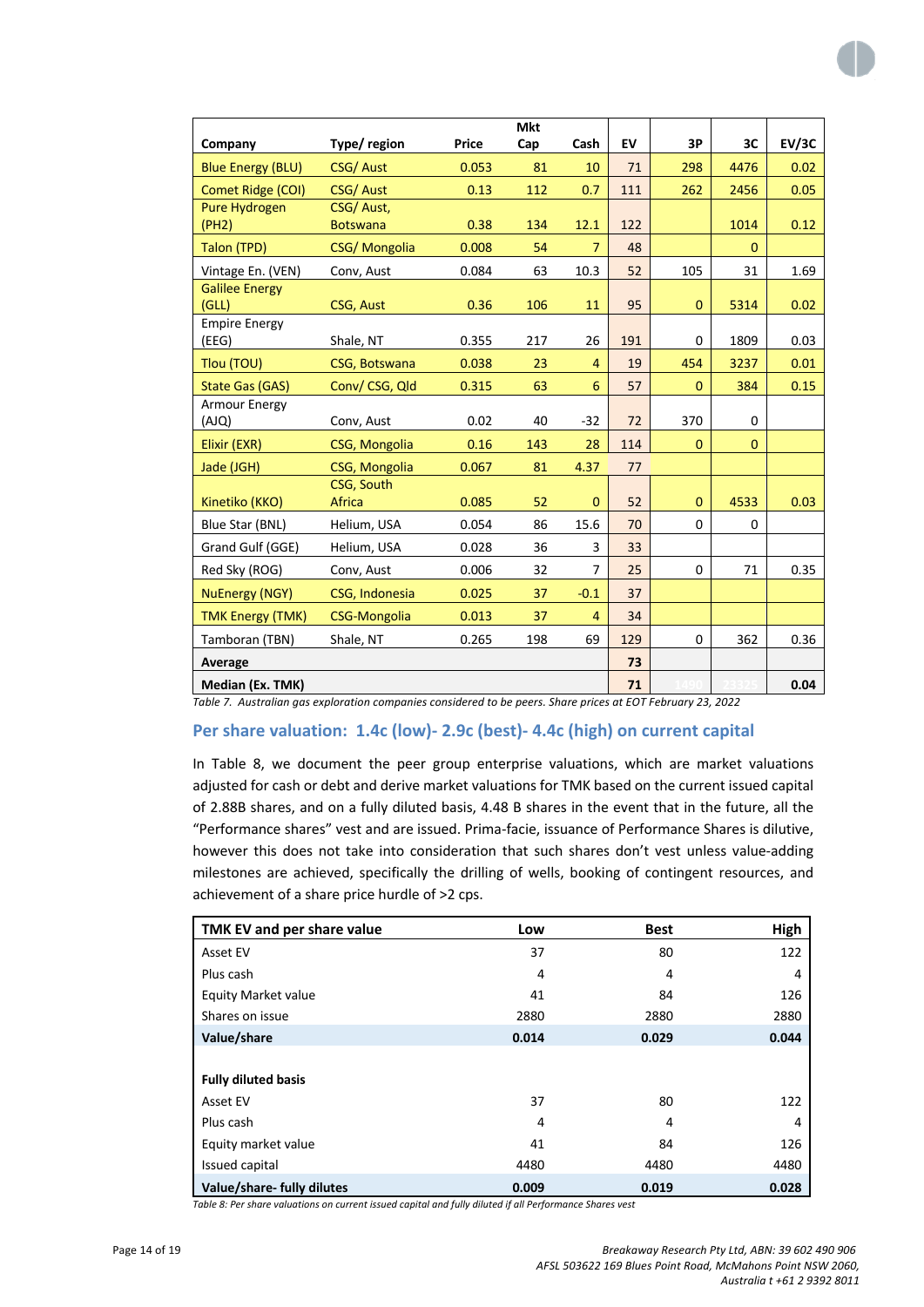

#### **Key risks**

TMK is an exploration phase company and there are technological, geological and financial risks. Asset specific risks are documented as follows.

#### **Country Risk**.

Although the resources and mining industries have emerged as key driver of the Mongolian economy, there are legacies of the former "command economy" and some foreign operators and investors have experienced challenges. There is a risk that should the CSG industry emerge as a major economic contributor, that fiscal terms could be altered, or tenure challenged.

#### **Geology.**

There are operational and geological risks. The operational risks relate to the drilling of a new well. The geological risk is that associated with the reservoir quality. The coals are geologically well understood but the geology is complex and not well defined for CSG.

Key parameters such as permeability and gas content are not known and the upcoming exploration phase aims to inform these parameters.

**Access to markets**. It is early days and there are competitors in the industry with a view to commercial production. There is risk that TMK cannot find customers, or that prices are insufficient to justify investment in a development. If markets cannot be found for gas then it will be stranded.

**Financial.** TMK is a small company and development on a commercial scale will require major future investment. At this time, such an investment is not funded, and ultimately development partners would need to be secured, or debt and equity raised.

**Logistic support**. There is no gas production industry in Mongolia, drilling and support services are scarce. It's possible that TMK cannot secure contractors in a timely manner which may impact its exploration plans

**Talon elects not to proceed to the second stage work program.** If the initial phase of activity returns poor results, it is possible that TPD could choose not to proceed with the next phase. If so, funding from the TPD farm-in would not be forthcoming and TMK would need to find alternative sources of funds in order to continue field activities.

**Lack of production infrastructure**. There is no existing gas processing or transportation infrastructure in southern Mongolia. Future production will need to be in tandem with processing and transportation. It is not certain partners or funds will be forthcoming or who would undertake such downstream development.

**Commodity price risk**. Although gas prices are currently very high globally, they are volatile and more-over, as there are no nearby pricing hubs, gas prices would need to be agreed with customers on a bespoke basis. There is no certainty that TMK could achieve the high-prices currently being enjoyed by large producers with pricing power

#### *China & Mongolia gas markets*

Gas exploration in Mongolia has historically been minimal, with no local market infrastructure to underwrite production. Early attempts to commercialise CSG in Mongolia were not successful in resolving the infrastructure but that was more than 15 years ago and since then, gas markets and gas prices within the region have changed dramatically.

Undoubtedly the major driver of resurgent activity though, has been the emergence of China as a major gas consumer, increasingly reliant of imports from central Asia via pipelines, and LNG imports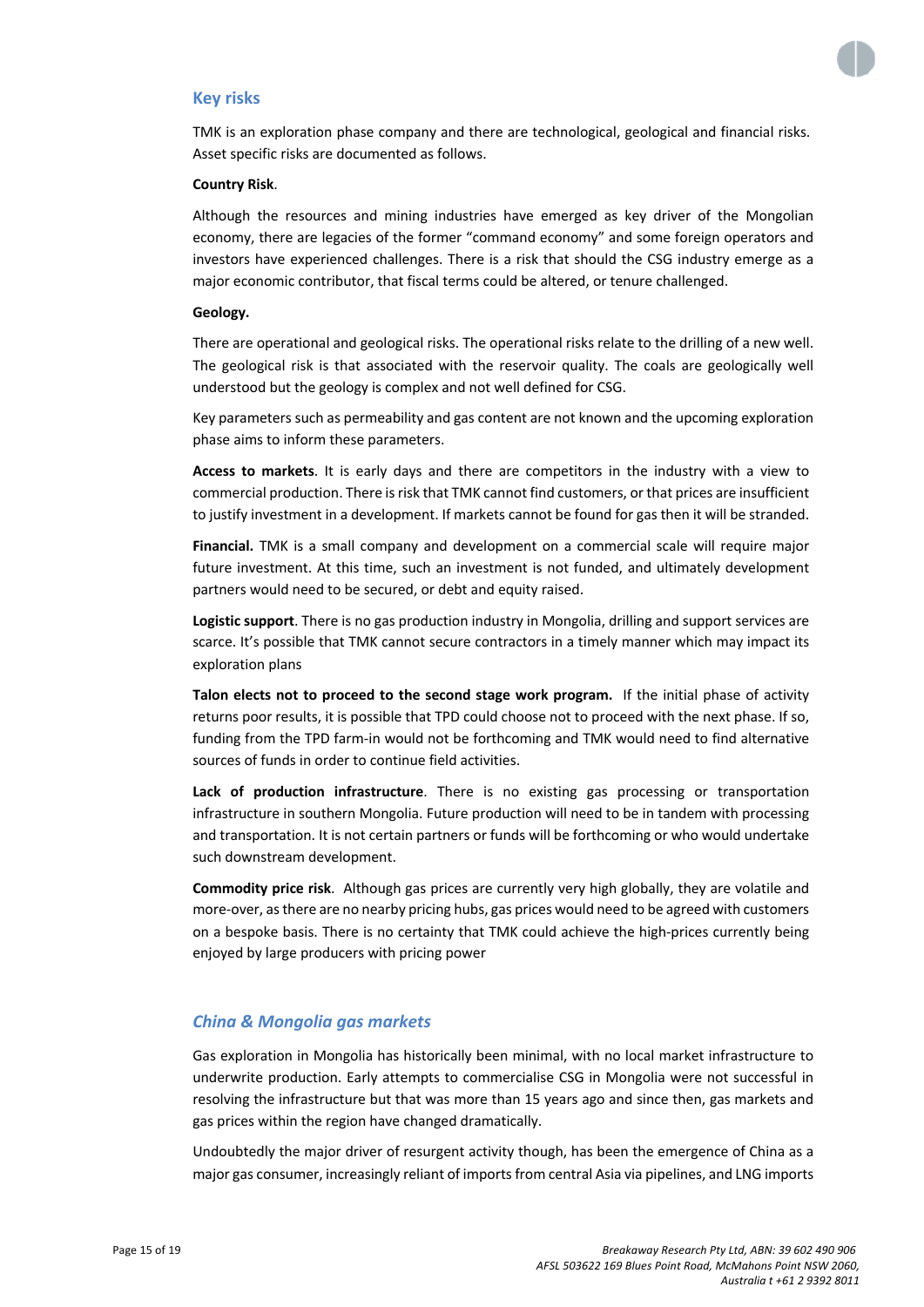

which were nil in 2006, but in 2022 China is expected to be the world's largest LNG consumer and importer, overtaking Japan.

In 2020, China gas consumption was 32 Bcf per day, accounting for 9% of all global demand, and cagr growth in the past 10 years has been a staggering 12% p.a. However, Chinese own production has not been able to keep up with run-away demand and the balance is met by LNG imports and pipeline imports.



LNG imports into China in 2021 were 74 MT. China now accounts for 19% of all global trade in LNG.

*Figure 4: China gas demand and LNG+pipeline imports. Source: IEA*

#### **Mongolia**

There is no production infrastructure for gas. There are no gas networks in the major cities or the capital, and all primary energy is generated from coal, or imported diesel. Given the relatively sparse population, it would appear impractical to try to set up a gas distribution system, and the capital is hundreds of km away from the south Gobi region.

However, there are opportunities to displace diesel which is widely used for mine-site power generation. The natural resources industry is large and well established in Mongolia, accounting for 35% of GDP

Other idea being considered among the various industry participants are:

- Use of small mini-modular LNG or CNG plant to compress and ship the gas to consumers
- Use of gas in the hydrogen generation chain, potentially including production of Ammonia and Urea, or methanol
- Petrochemical or fertiliser production. Abundant gas, at potentially low prices, is lacking in many countries. Record prices for gas in Europe, and a sharp supply-crunch driven rebound in the USA, have impacted many minerals smelting and pet-chem industries which rely on gas.

## *Board & KMPs: TMK Energy.*

The TMK Board has 4 non-executive Directors, two from the former Tamaska Energy (Brett Lawrence and Tim Wise), and two from Telmen Energy (Stuart Baker, Gema Gerelsaikhan)

In addition, the Telmen Energy CEO, Brendan Stats was appointed CEO of TMK, while Telmen's Dougal Ferguson was appointed TMK CFO. Brett Lawrence, the former CEO and MD of Tamaska, remains on the Board as a non-executive Director.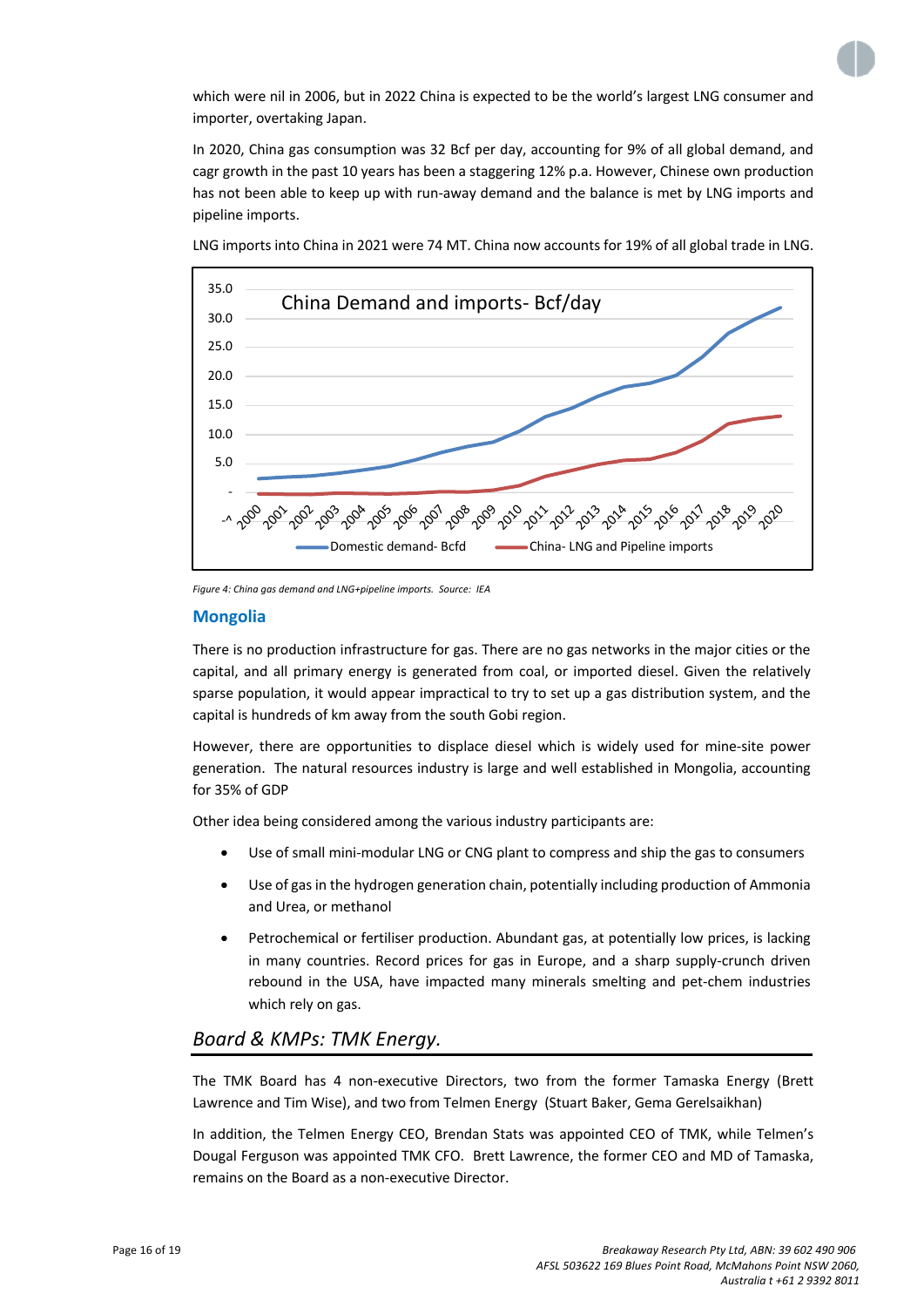#### **Brett Lawrence (B.Eng-Mining, MSC Petroleum Engineering and B.Comm (Finance)**

Mr Lawrence has 16 years of diverse experience in the oil and gas industry. He worked for Apache Energy for over 9 years, performing roles in drilling engineering, reservoir engineering, project development and commercial management before seeking new venture opportunities with ASX listed companies. Mr Lawrence holds a Master of Petroleum Engineering, a Bachelor of Engineering (Mining) and Bachelor of Commerce (Finance) from Curtin University in WA.

At this time, Mr Lawrence also serves as a non-executive Director for ASX-listed Calima Energy (ASX: CE1)

#### **Tim Wise**

Mr Wise is a corporate executive experienced in the growth of early stage businesses and providing strategic advice to a broad range of companies. Mr Wise is a founder and former CEO of the Tap Doctor, and Kalina Power (ASX: KPO). At this time, Mr Wise is also a non-executive Director of Phos Energy Ltd

#### **Stuart Baker (B.Eng-Electrical. MBA, member AICD)**

Mr Baker has more than 4 decades of experience in the oil and gas industry and currently provides strategic advice to corporates in the Australian energy sector. Mr Baker spent ~30 years in stockbroking as a top-rated company analyst specialising in oil & gas, at Morgan Stanley, Macquarie Equities and Bankers Trust. Prior to his career in financial services, Mr Baker worked as a well-site engineer for oil-field service company, Schlumberger Inc, at drilling locations in Australia, Indonesia, India, Papua New Guinea. Mr Baker is a non-executive Director at Central Petroleum (ASX: CTP), and serves on the Investment Committee for the ASX-listed investment fund, Lowell Resource Fund (ASX: LRT).

Mr Baker's qualifications include Bachelor of Engineering (Electrical) from the University of Melbourne, M.B.A from the Melbourne University Graduate School of Management. He is a member of the Australian Institute of Company Directors (AICD)

#### **Gema Gerelsaikhan. (B.Economics, Master of Business Administration)**

Ms. Gerelsaikhan has more than 10 year's experience in marketing and communications and business development in real estate, mining and hospitality sectors. Previously she was Director of Communications & Marketing at Shangri-La Hotel, Ulaanbaatar. She also headed the Singapore and Hong Kong offices of Asia Pacific investment Partners (APIP) as Chief Marketing and Business Development Officer. Prior to joining APIP, Ms Gerelsaikhan was Business Analyst as South Gobi Resources, a TSX and HKEx listed coal mining company (TSX: SGQ & HKEx:1878). She is a founding member of the Mongolian Chamber of Commerce in Hong Kong, as well as the Mongolian Chamber of Trade & Commerce in Singapore, where she currently serves as President. She holds Masters and Bachelor degrees in Economics and Business Administration from Roskilde University, Denmark.

#### **Key management personal**

#### **Tsetsen Zantav**

Mr Zantav has been appointed as an Advisor to the Board. Mr Zantav is currently the largest shareholder in TMK, with ownership of 27.4% of the ordinary share capital in TMK. In the event that all the performance shares are vested, Mr Zantav will end up owning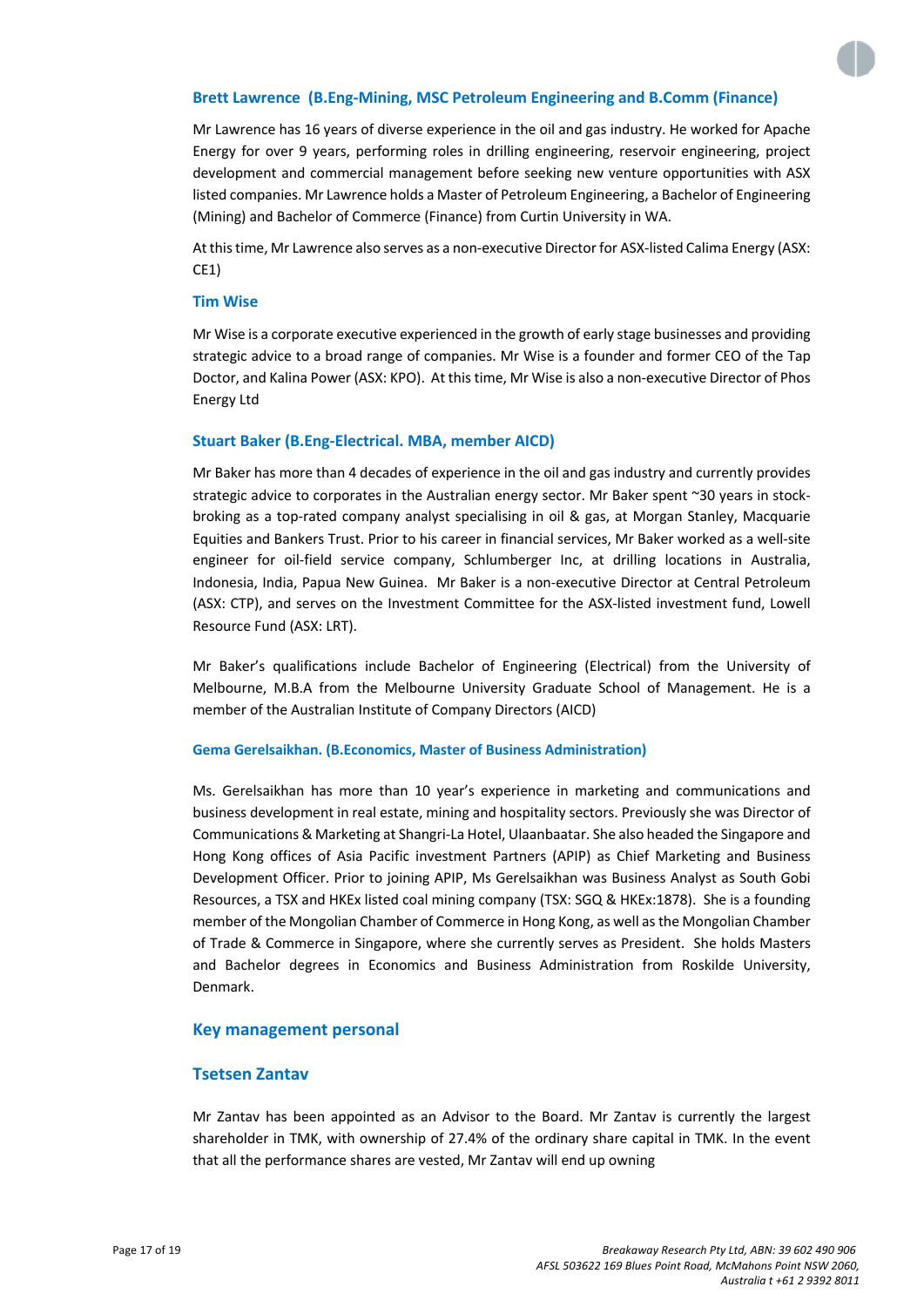

Mr Zantav was the founding Director of Telmen Resources LLC, the 100% owned subsidiary of Telmen Energy Ltd. Mr Zantav held a number of corporate roles prior to founding the Telmen Group where he is currently the CEO. The Telmen Group has completed a number of high-profile property developments in Mongolia, as well as Russia and China. He was awarded the Polar Star by the Mongolian President, for his contribution to low-income housing in the Nalaikh district. Mr Zantav brings a wealth of expert skills in strategic management, business leadership, project management, contracts and negotiations.

## **Brendan Stats, CEO. BSC (Hons, Melbourne)**

Brendan is a geologist with 15 years of experience in the natural resources industry. Brendan has been living or working in Mongolia since 2011, predominantly focused on coal projects located in the South Gobi region. Brendan's role will be to lead the company through its early stages in exploration and will be responsible for operations, stakeholder relations. Brendan holds a Bachelor of Science (Geology) with honours, from the University of Melbourne.

## **Dougal Ferguson. CFO**

Dougal is an experienced oil and gas industry executive with substantial international experience in the execution of corporate transactions. He is a former CEO / MD of several ASX listed oil and gas exploration companies, and of specific relevance to Mongolia, former CEO of Elixir Energy until 2019. Mr Ferguson is a qualified CPA and member of the AICD

## **Ganzorig Vanching. (Country manager, Mongolia)**

Ganzorig is Country Manager of Telmen Resources LLCC. Ganzorig is a geologist with 12 years experience in the resources industry, working at Mongolian company Energy Resources LLC, and ASX listed company RPM-Global (ASX: RUL). Ganzorig has experience in exploration project management, due diligence and feasibility studies, and resource estimation, gained from projects in Mongolia, Australia, Indonesia, Russia and Laos. Ganzorig holds a degree in Applied Science from the Mongolian University of Science and Technology.